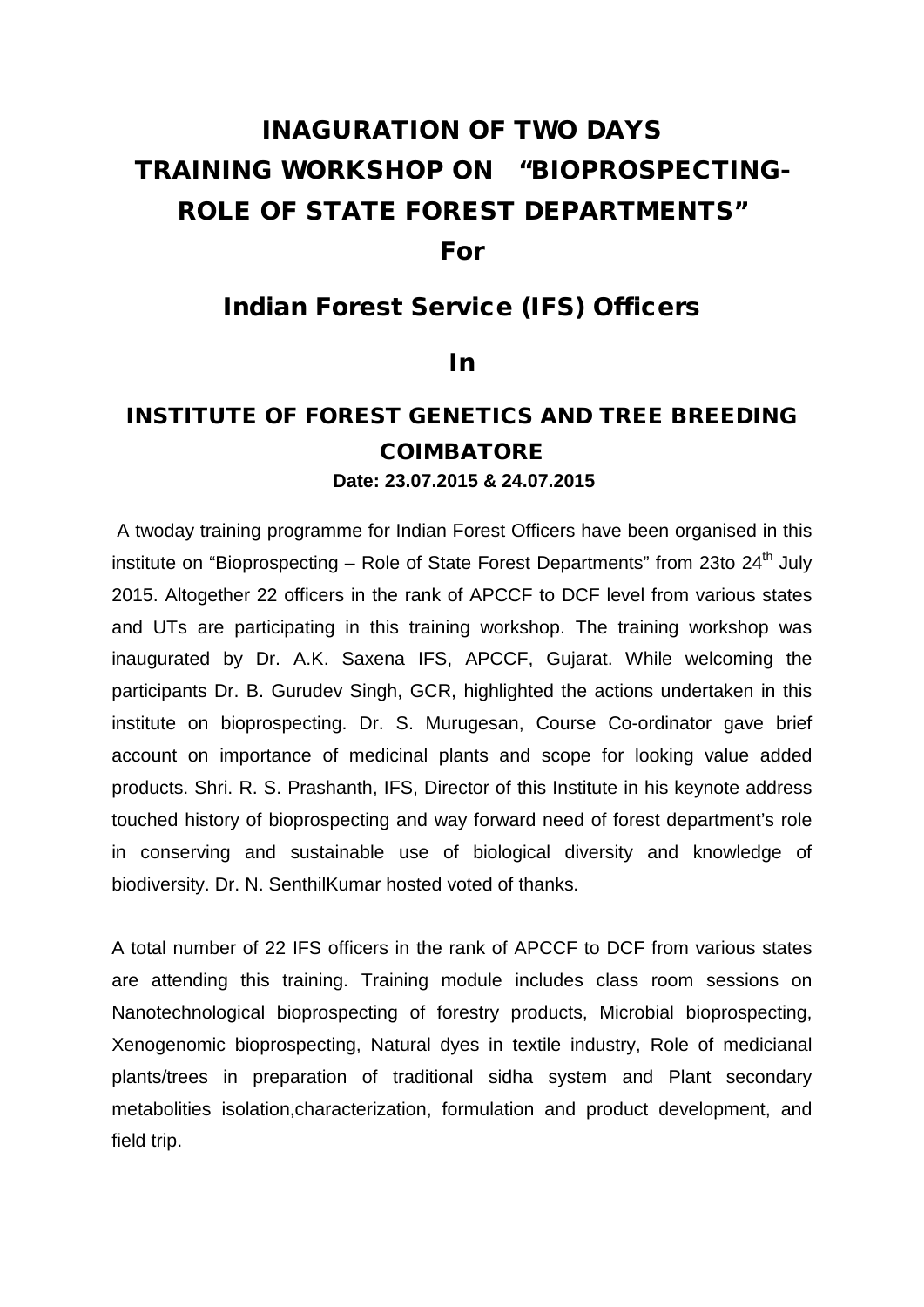

**Inaugural Session**



**Book Released By Dr. A.K.Saxena IFS, APCCF, Gujarat During Inaugural Function**